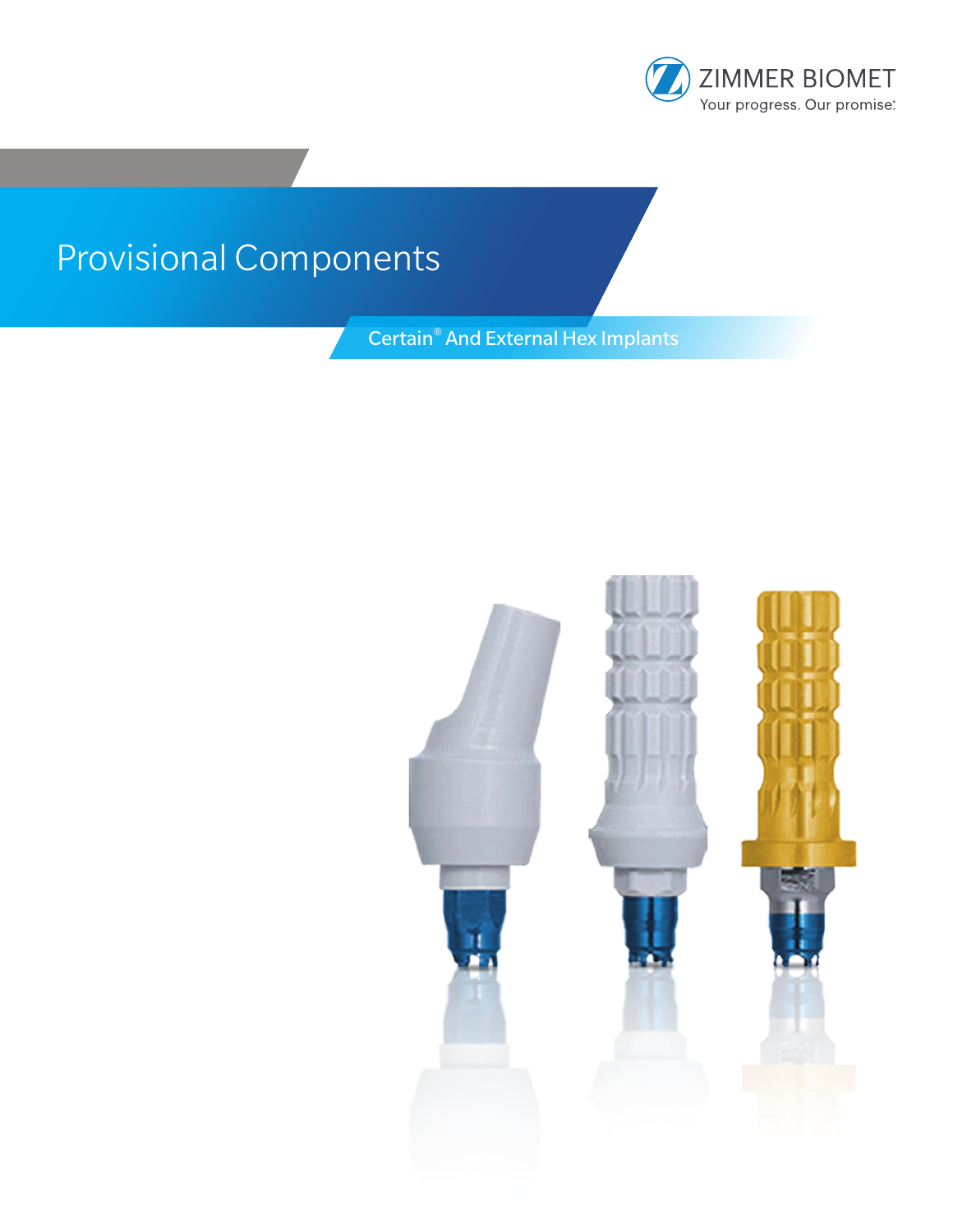# Provisional Components' Advantages

### Versatile Solutions For Patients Who Demand More Choices And Faster Results

#### Ease Of Use And Versatility

- Components can be immediately customized to a patient's anatomical profile
- Components are made of polymer material for easy preparation

#### Prosthetic Flexibility

- Available for implant and abutment-level provisional restorations
- Available in internal and external hex connections



#### PreFormance® Post

- For use with cement-retained restorations
- Available in straight or 15° pre-angled for easy angle correction
- Smooth surface for easy provisional reline
- Flat side for anti-rotation

#### Temporary Cylinders

- Indicated for screw-retained restorations
- Knurled surface for mechanical retention of resin restorative material
- Available in hexed and non-hexed for single or multiple-unit restorations



PreFormance (PEEK) Titanium



#### QuickBridge® Titanium Cylinder And Peek Cap

- Provide a simple solution for the fabrication of multiple-unit, provisional restorations on definitive Low Profile Abutments
- All components are compatible with straight and angled Low Profile Abutments
- Ability to provisionalize chairside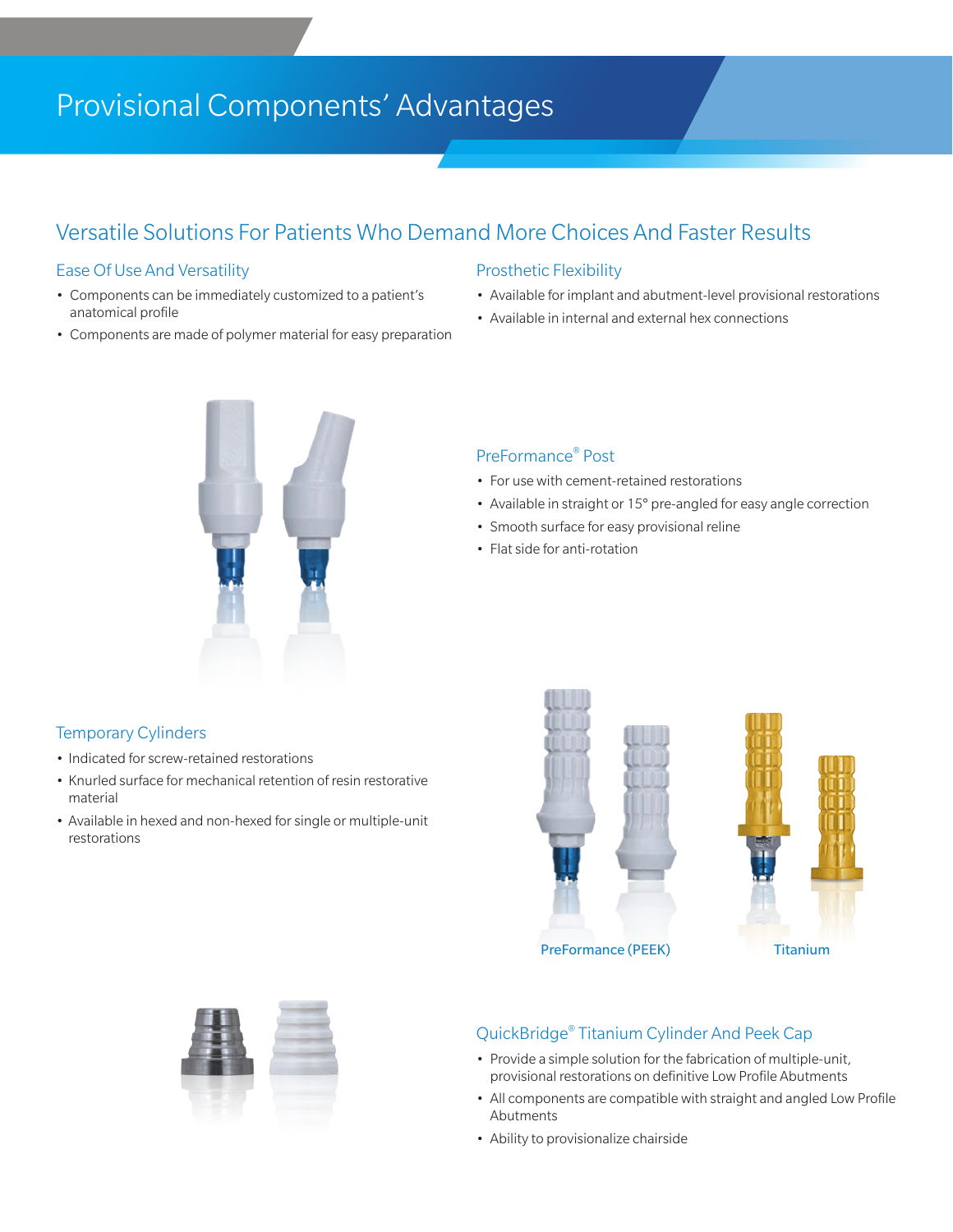# Provisional Components' Case Studies

### PreFormance Provisional Case Study By: Dr. Harold Baumgarten<sup>t</sup>, Philadelphia, PA

If you seek aesthetic implant level provisional restorations, PreFormance Provisional Components may be customized chairside or at the laboratory for specific contours and anatomic profiles.



Fig. 1. NanoTite® Certain Implant in place. The bone was profiled around the interface.



Fig. 4. The prefabricated crown shell was luted to the PreFormance Post.



Fig. 2. A PreFormance Post was seated into the implant.



Fig. 5. The provisional restoration was fabricated, occlusal and interproximal contacts were checked, adjusted accordingly and delivered to the patient.



Fig. 3. The PreFormance Post was prepared intraorally to follow the gingival contours.



Fig. 6. A periapical radiograph was taken of the provisional restoration.

### QuickBridge Provisional Case Study By: Dr. Pär-Olov Östman<sup>t</sup>, Falun, Sweden

Clinicians who prefer screw-retained definitive restorations but want the simplicity and cost effectiveness of cementretained immediate or delayed provisional bridges, may find QuickBridge Provisional Components an ideal choice.





Fig. 1. Conical-shaped screw-retained abutments<br>were placed with 20 Ncm.



Fig. 4. A provisional restoration was fabricated chairside with a translucent template and Protemp™ 4 Garant™ (3M ESPE).



Fig. 2. QuickBridge Titanium Cylinders were placed



Fig. 5. Postoperative radiographs. Three 15 mmL NanoTite Tapered Implants were placed in the extraction sockets.



Fig. 3. QuickBridge PEEK Caps were snapped onto the Titanium Cylinders.



Fig. 6. A BellaTek® copymilled definitive prosthesis was fabricated and placed.